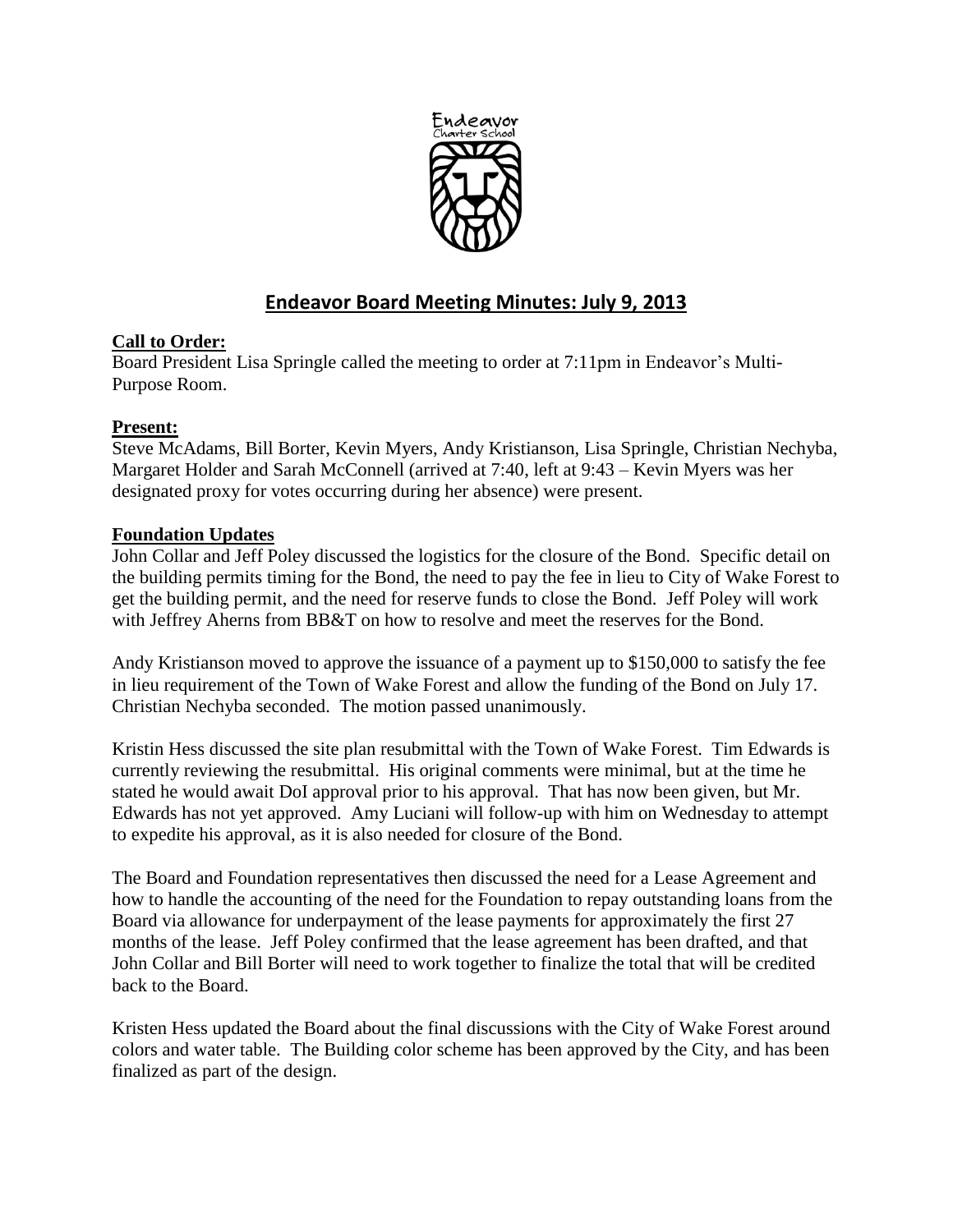The Board discussed JD Beam Amendment 3, which sets the guaranteed max-price (prepermits). Andy Kristianson updated the Board on the meeting of the Foundation Board on July 8 where this was discussed in detail. His summary was that the stipulations and exclusions do not raise serious concerns of our project manager or others experienced with this kind of project. The Foundation Board recommended that the Board approve Amendment 3 as presented.

Frank Highley then discussed the Amendment in detail, including items that he is currently pricing out, such as automatic flush valves, that could be added in the future depending on budget. The Board then discussed with Amy Luciani and Frank how Proposed Change Orders (PCOs) will be handled in the future.

The Board also asked questions about the 12-month contract length, given the desire to keep it to 10 months to ensure that we are able to exit the current building by midnight July 1, 2014. While Frank believes this is achievable, he also is able to rent trailers at low-cost if there is overlap for several weeks before issuance of the Certificate of Occupancy.

Frank presented a 'Notice to Proceed' that included notification of future change orders to come. The Board also asked input from Kristen on any issues that would preclude her endorsement. She has one outstanding issue with the brand of the partition proposed. Options are being investigated to replace this that may or may not change the overall price.

Andy Kristianson moved that the Board approve Amendment 3 as provided by JD Beam on June 14, 2013 and authorize David Clodgo signing on behalf of the Endeavor Charter School Board and Foundation Board. Bill Borter seconded. Motion was approved unanimously.

Andy Kristianson moved to authorize the Foundation to sign the Notice to Proceed as presented by JD Beam on July 9, 2013. Lisa Springle seconded. Motion was approved unanimously.

The BB&T Commitment Letter was then discussed. This had been discussed in past meetings, including how certain terms would be calculated and the stipulations they would put on the Board on specific debt covenant calculations. The Foundation Board recommended that the Board approve. Kevin Myers moved that the Board approve the BB&T Commitment Letter. Andy Kristianson seconded. The motion was approved unanimously.

## **Treasurer's Report**

The paperwork for opening accounts with BB&T has been completed.

The final 2012-2013 Budget showed a surplus of \$293,086.92. It appears that we are not receiving enough funds for the field trips, with a deficit balance of approximately \$15,000. Bill Borter and Margaret Holder will follow-up with PAWS and with Acadia to ensure that their contribution has been properly accounted.

The budget submitted for 2013-2014 once audited required some changes per Acadia. Bill will make the adjustments and send to Acadia for filing with the State this week.

## **Public Comments**